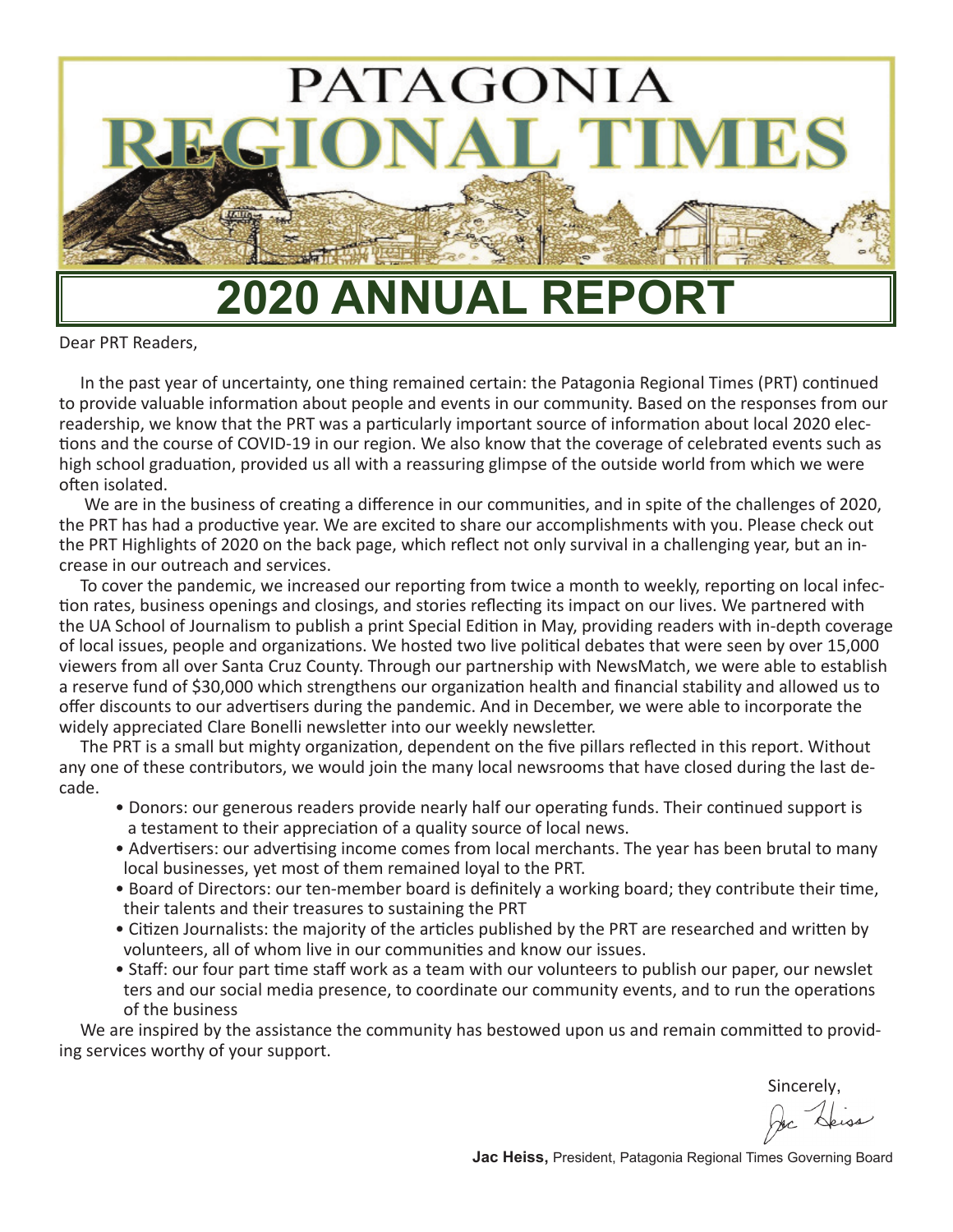## **THANK YOU TO OUR GENEROUS 2020 DONORS**

Ron Adams William & Shirley Ambrose Molly Anderson & William Farr Anonymous Donor Anonymous Donor Anonymous Donor Richard & Lou Apperson Russell & Ruth Arbuckle Susan Archibald Thomas Arny John & Susan Ash Michael & Diana Assenmacher Craig Austin Steve Bacon Susan Bass Dick Bauerbach Barbara Beal Ginny Beal Cathy Bennett Mark Berg Bergier Family Ltd Partners Jane & Carl Bock Clare Bonelli Tod Bowden Denise Bowdon Darlene & George Boyd Leland & Linda Brake Robert Brandt & Anne Townsend Debra Briles Jean Brothman Judith & Joseph Brown Laura & Arch Brown Peter Brown Nancy & C.J. Bucher Wade & Alison Bunting Dawn Busse Margie Buyer Penny & Robert Cabot Nancy Calhoun Tom Campbell Gregg S. Chance Martha Chase Helen Chester Laura Chester Carlton F. Clark A. Francesca Claverie Valerie & Ken Claverie Sara & Houston Cobb Curtis Collier Diane & Richard Collins Flora Conley John Cook James & Ginny Cosbey

Lane & Linda Coulston Nancy Coyote Jack & Joyce Cox Cuffy & Suellen Crabbe Kathleen Crockett & George Whitmill Violet Crockett DMB RV Ranch Sheila Dagucon David E. Daiss Ann Danowitz Mary Darling Trina Daugherty Deborah Daun Cassalyn David Lila Davison Lynn Davison & Judy Clegg Thomas Day Oscar & Wanda De La Ossa Margaret Devries Chris Dollaghan Nan & Charles Doolittle Robert & Eileen Druchniak Shannon Dwyer Doug Eckman & Carmen Portillo Donna & Thomas Edmonds Gail & BIll Eifrig David & Barbara Ellis Laurie Eppard Elizabeth Ervin Kate Ervin David & Jeanmarie Esser Stuart & Linda Evans Dottie & John Farrar Steve Finch Tom Fink David Fitzsimmons Lois Fleming Craig & Stacy Fletcher Avril Forest Brock Fuller Anne Gibson Meg Gilbert Elliot Glicksman Daniel Goff Lonnie Goff Toni & Dave Goggs Richard & Susan Goldsmith Gregg Gorton Ann Gosline & Jerry Rodman Andrew Gould Sally Greenleaf Carol Hager Kenneth Hansen

Adrienne Halpert Margo Hamilton Jane Hamlin Tom Hanson Gayle Hasko Joe Heil Jac & Denise Heiss Janet Herron & Gama Leyva High Spirits Flutes Thomas Hildebrandt Darlene Hilgeman Holder Family Foundation Julie Holding & Meg Gilbert Karen Hollinger Robert & Jeanne Horsmann Linda Huffstetler-Dearing John and Nancy Hughes Anne Hummel Robert Hyland Jacqueline Jacobson Ruth & Henry Jacobson Rick & Becki Jaynes Gerald & Cyndi Jenkins Johnson Family Trust Alexander & Jill Johnson Chris Johnson Rita & Jim Johnson Rosanna Kazanjian Ann & Lee Katzenbach Randy Kautto John Kendall Linda Kennedy & Dan Robinett Charles Kentnor Jay & Barbara Kittle Tom Kittle Chuck Klingenstein Sarah Klingenstein Renate Kloppinger-Todd Deborah Klosterman Dick & Phyllis Klosterman Heady Kniesel J & A Koweek / Arizona Revegetation & Monitoring Co. Linda & Joseph Kozlowski Eva & John Kugler Barbara Kuhns La Frontera Realty Terence David LaNoue & Choi Yunghi James & Gloria Lawrence Martin Lawrence Ruth Ann LeFebvre Donna D. Lee Jane Leonard

Lil & Dave Foundation Jeff & Eleanor Lockwood Charlotte Lowe Charles & Marleen Lyon Susan Madden Marilyn & Alvino Majalca Sonny McCuistion Larry McDonald Justin McEldowney Annie McGreevy & Quentin Lewton Donald & Carolyn McIntosh S. Boyce McClung David McNamara Dennis McNamara Nanette & Harold Meckler Patricia & Reed Mencke David Mendoza Dinah Mendoza & Mike Slenk Fred & Christy Mendoza Julie Mendoza & Julia Lemon Inge Meyer John & Vista Michael Paul & Lucy Mihalik Jean Miller Walter Miller Justo & Elvia Miranda Robert & Elise Misiorowski Mary Ellen Morbeck Ron & CIndy Morriss Melanie Morrison Kate and Murphy Musick Elizabeth Myers Valerie Neale & Rick Jones Janet Nettleton Alxe Noden & Martin Mosko James Nolan Richard Ohnstad Brittany Oleson Jim Olmstead Diane Olson Open Society Foundations Beverly Parker Matthew Parrilli Patagonia Market Debra Paterson Barbara Patten Kate & David Peake Chris Pendleton & Shannan Marty Christin Peterson J. J. Peterson Megan Peterson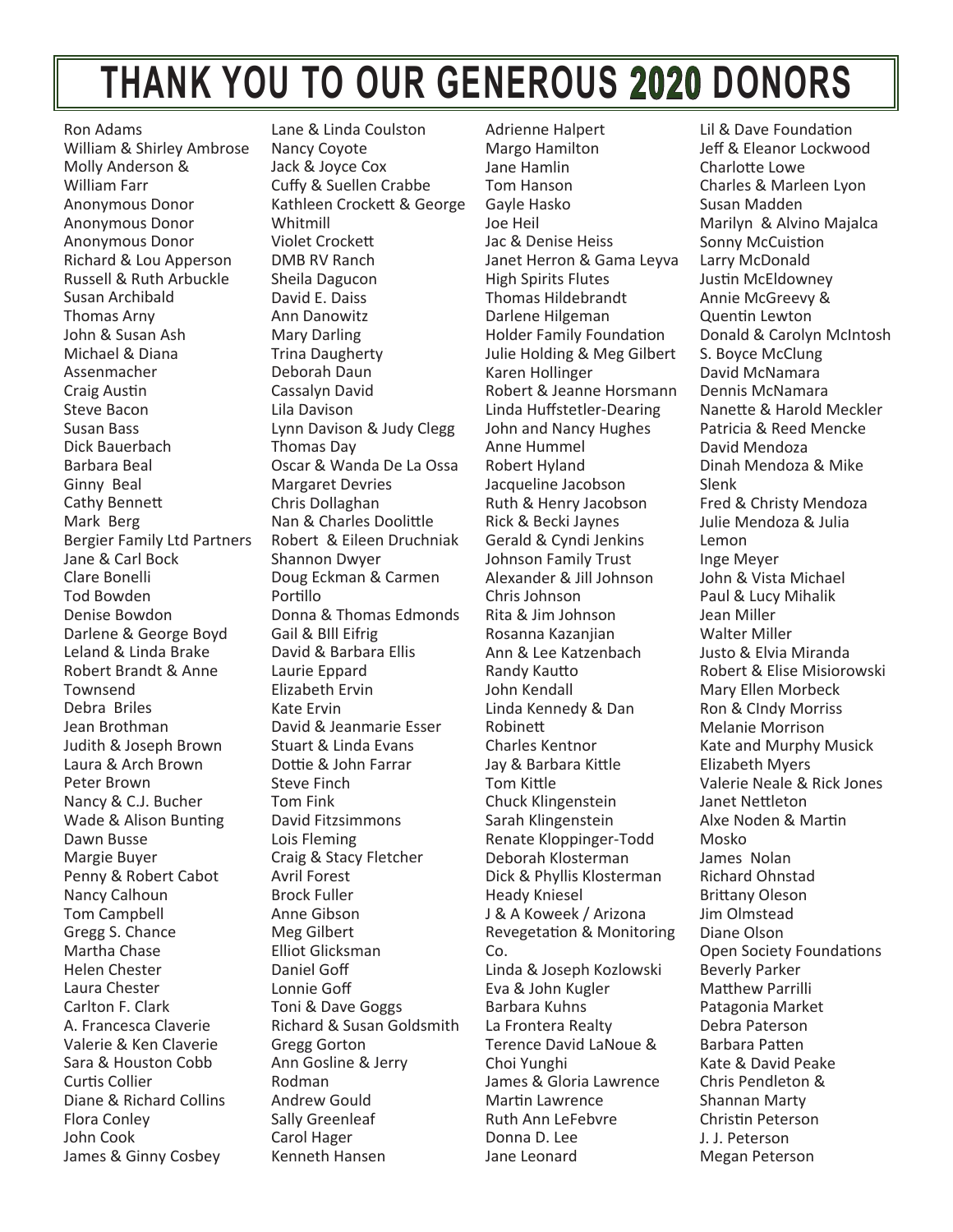# **THANK YOU TO OUR GENEROUS 2020 DONORS**

Larry & Janet Pfitzenmaier Mark Phillips Molly Phinny Rose Piper Ted & Rosalinda Piper Ron & Kay Pitt Bernice Pomeroy David & Sondra Porter Julieta and Ernesto Portillo Sandra Powell & Joe Coniff Janice & Ron Pulliam Anne & Jeff Quirin Bonnie Quirin German & Bea Quiroga Renaissance Charitable Foundation Lisa Remack Karen Riggs Ron Robinson Elyane Rocheford Ronald & Barbara Rodgers Pauline Roed Thomas & Melea Roed Lee & Susan Wethington Rogers Karen Rovang Doris Rusch

Fran Russell Oliver Ryder Doris Rusch Joyce Sander & Kenneth Ludwig Santa Rita Abbey Cistercian Nuns Paula Schaper Tracy Schiess & John Ashley David & Rita Schlappy Carl Schmidlapp Ronald Schneider Scott Schoneman Schouten & Sullivan PLLC. Leslie Schupp Carol & Cecil Schwalbe Kathryn Schrag & Martin Levowitz Tam & Sue Scott Susan Scott Sol Sepsenwol Lee Shainen & Susan Miller Eileen Wheeler Sheehan Tom and Linda Shore Jamie & Greg Smith Jonathan Smith Rebecca Smith

Jerri Sober Lawrence D. Spears Marynell & James Spicer David Steadman James Stratton Chris & Mary Strohm Dorothy Sturges John & Beth Sullivan Joyce Taylor Claire Thaemert Virginia & Philip Thiers-Brister Laura Thompson Gary Thoms Catherine Tirion Janie Trafton Virginia Treherne-Thomas Jacqui Treinen & David Krest Mary Truman Hope Umfleet Eric & Olga Unangst Kurt Vaughn Marion & Frank Vendituoli Linda & George Vensel Virginia Wellington Cabot Foundation

Rick & Annie Waits Kathleen Waldron Ron Walp Eloise Walsh Patty Wands Leslie Ware & Philip Caputo Joe Watkins Patricia Watrous Caleb Weaver Reba Webber Nancy Webster Jude Weierman Laura Wenzel Kathy West Ruby Whelan Judith Whitcomb Mollie Wright Frederick & Christina Wilhelm, Jr. Andrea & Robert Wood Tera & Peter Wood Mark Woods Brandon Wright Terra Wright Rachel Zebrowski Martha Zybko

# **THANK YOU TO 2020 PRT CONTRIBUTING WRITERS**

Bob Brandt Alison Bunting Francesca Claverie Kathleen Crockett

Lynn Davison Jo Dean Cassina Farley Robert Gay

Patra Kelly Sarah Klingenstein Martin Levowitz Pat McNamara

### **THANK YOU TO 2020 PRT RECURRING ADVERTISERS**

- American Family Insurance Arizona Standard Borderlands Restoration Carl & Jane Bock CASA of Santa Cruz County Cera Lynn Certified Rolfer Cose Buone Patagonia Trading Post Danann Accountancy Duquesne House Elgin School Friends of Patagonia Library GB Glass & Mirror Service
- Global Arts Gallery Grayce's Gift and Candle Shop Heart of Gold Jeanne Peterson Insurance Jeffrey Latham Joyfully Becoming Ken's Shuttle Lending Shed Long Realty Lopez House Calls Mariposa Community Health Cntr. Mesquite Grove Gallery Methodist Church "News to Die For"
- PARA

Patagonia Assisted Care Agency Ponytail Salon Prep & Prime Nails Purple Elephant Thrift Store/Family Amigos Red Mountain Cottage Red Mountain Foods Renee Brown - Therapeutic Massage Sol Fit Wellness Center Sonoita Realty South 32